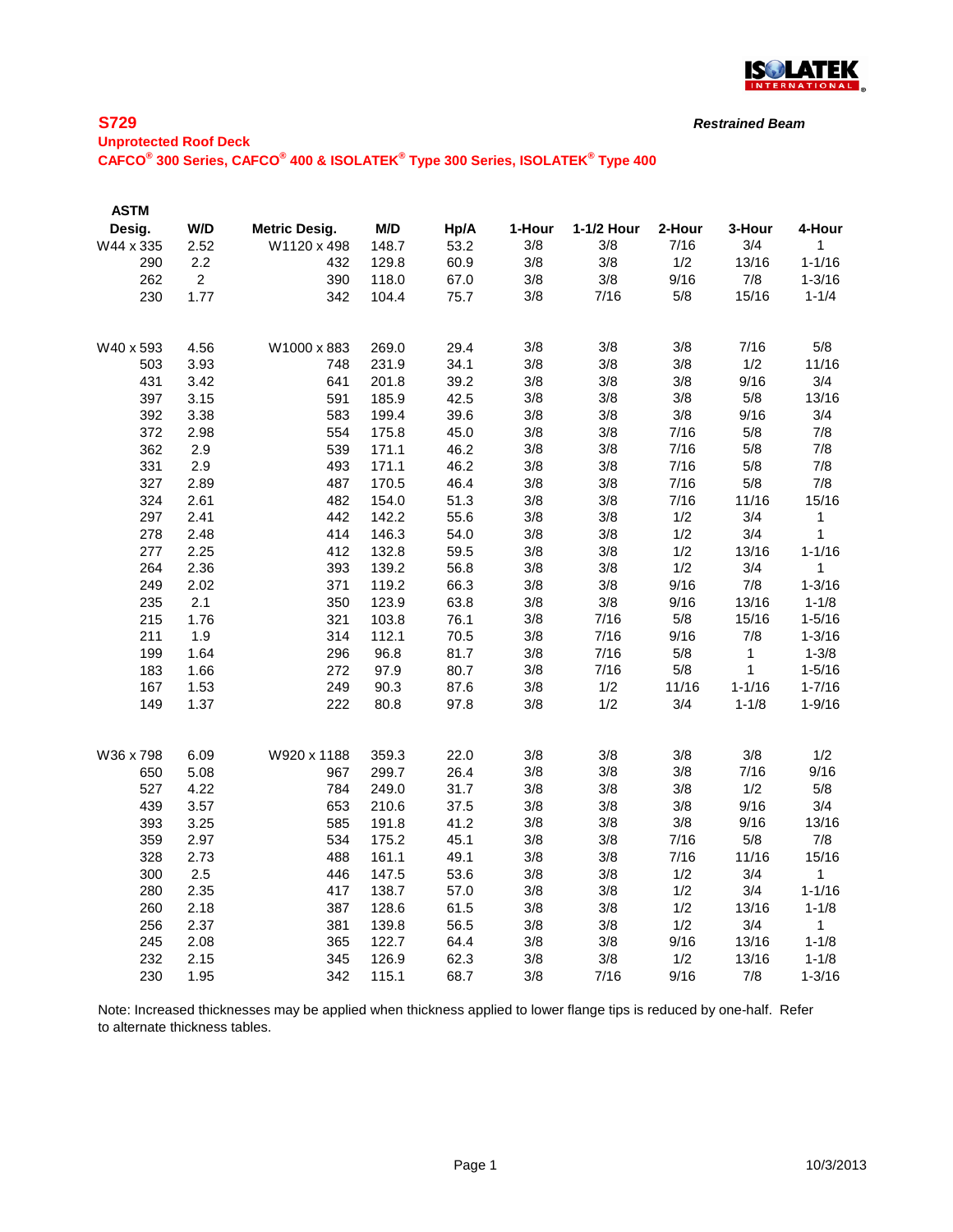

*Restrained Beam*

# **Unprotected Roof Deck**

**CAFCO® 300 Series, CAFCO® 400 & ISOLATEK® Type 300 Series, ISOLATEK® Type 400**

| <b>ASTM</b> |      |                      |       |       |        |            |        |            |             |
|-------------|------|----------------------|-------|-------|--------|------------|--------|------------|-------------|
| Desig.      | W/D  | <b>Metric Desig.</b> | M/D   | Hp/A  | 1-Hour | 1-1/2 Hour | 2-Hour | 3-Hour     | 4-Hour      |
| W36 x 210   | 1.96 | W920 x 313           | 115.6 | 68.4  | 3/8    | 3/8        | 9/16   | 7/8        | $1 - 3/16$  |
| 194         | 1.81 | 289                  | 106.8 | 74.0  | 3/8    | 7/16       | 5/8    | 15/16      | $1 - 1/4$   |
| 182         | 1.72 | 271                  | 101.5 | 77.9  | 3/8    | 7/16       | 5/8    | 15/16      | $1 - 5/16$  |
| 170         | 1.6  | 253                  | 94.4  | 83.7  | 3/8    | 7/16       | 5/8    | 1          | $1 - 3/8$   |
| 160         | 1.51 | 238                  | 89.1  | 88.7  | 3/8    | 1/2        | 11/16  | $1 - 1/16$ | $1 - 7/16$  |
| 150         | 1.43 | 223                  | 84.4  | 93.7  | 3/8    | 1/2        | 11/16  | $1 - 1/8$  | $1 - 1/2$   |
| 135         | 1.29 | 201                  | 76.1  | 103.9 | 3/8    | 9/16       | 3/4    | $1 - 3/16$ | $1 - 5/8$   |
| W33 x 387   | 3.31 | W840 x 576           | 195.3 | 40.5  | 3/8    | 3/8        | 3/8    | 9/16       | 13/16       |
| 354         | 3.05 | 527                  | 180.0 | 43.9  | 3/8    | 3/8        | 3/8    | 5/8        | 13/16       |
| 318         | 2.77 | 473                  | 163.4 | 48.4  | 3/8    | 3/8        | 7/16   | 11/16      | 15/16       |
| 291         | 2.55 | 433                  | 150.5 | 52.5  | 3/8    | 3/8        | 7/16   | 11/16      | 1           |
| 263         | 2.33 | 392                  | 137.5 | 57.5  | 3/8    | 3/8        | 1/2    | 3/4        | $1 - 1/16$  |
| 241         | 2.13 | 359                  | 125.7 | 62.9  | 3/8    | 3/8        | 1/2    | 13/16      | $1 - 1/8$   |
| 221         | 1.97 | 329                  | 116.2 | 68.0  | 3/8    | 3/8        | 9/16   | 7/8        | $1 - 3/16$  |
| 201         | 1.79 | 299                  | 105.6 | 74.9  | 3/8    | 7/16       | 5/8    | 15/16      | $1 - 1/4$   |
| 169         | 1.7  | 251                  | 100.3 | 78.8  | 3/8    | 7/16       | 5/8    | 1          | $1 - 5/16$  |
| 152         | 1.53 | 226                  | 90.3  | 87.6  | 3/8    | 1/2        | 11/16  | $1 - 1/16$ | $1 - 7/16$  |
| 141         | 1.43 | 210                  | 84.4  | 93.7  | 3/8    | 1/2        | 11/16  | $1 - 1/8$  | $1 - 1/2$   |
| 130         | 1.32 | 193                  | 77.9  | 101.5 | 3/8    | 1/2        | 3/4    | $1 - 1/8$  | $1 - 9/16$  |
| 118         | 1.21 | 176                  | 71.4  | 110.7 | 3/8    | 9/16       | 13/16  | $1 - 1/4$  | $1 - 11/16$ |
| W30 x 391   | 3.59 | W760 x 582           | 211.8 | 37.3  | 3/8    | 3/8        | 3/8    | 9/16       | 3/4         |
| 357         | 3.31 | 531                  | 195.3 | 40.5  | 3/8    | 3/8        | 3/8    | 9/16       | 13/16       |
| 326         | 3.05 | 484                  | 180.0 | 43.9  | 3/8    | 3/8        | 3/8    | 5/8        | 13/16       |
| 292         | 2.73 | 434                  | 161.1 | 49.1  | 3/8    | 3/8        | 7/16   | 11/16      | 15/16       |
| 261         | 2.46 | 389                  | 145.1 | 54.5  | 3/8    | 3/8        | 1/2    | 3/4        | 1           |
| 235         | 2.24 | 350                  | 132.2 | 59.8  | 3/8    | 3/8        | 1/2    | 13/16      | $1 - 1/16$  |
| 211         | 2.01 | 314                  | 118.6 | 66.7  | 3/8    | 3/8        | 9/16   | 7/8        | $1 - 3/16$  |
| 191         | 1.85 | 284                  | 109.2 | 72.4  | 3/8    | 7/16       | 9/16   | 15/16      | $1 - 1/4$   |
| 173         | 1.66 | 257                  | 97.9  | 80.7  | 3/8    | 7/16       | 5/8    | 1          | $1 - 5/16$  |
| 148         | 1.64 | 220                  | 96.8  | 81.7  | 3/8    | 7/16       | 5/8    | 1          | $1 - 3/8$   |
| 132         | 1.47 | 196                  | 86.7  | 91.1  | 3/8    | 1/2        | 11/16  | $1 - 1/16$ | $1 - 7/16$  |
| 124         | 1.39 | 185                  | 82.0  | 96.4  | 3/8    | 1/2        | 11/16  | $1 - 1/8$  | $1 - 1/2$   |
| 116         | 1.3  | 173                  | 76.7  | 103.1 | 3/8    | 9/16       | 3/4    | $1 - 3/16$ | $1 - 9/16$  |
| 108         | 1.21 | 161                  | 71.4  | 110.7 | 3/8    | 9/16       | 13/16  | $1 - 1/4$  | $1 - 11/16$ |
| 99          | 1.12 | 147                  | 66.1  | 119.6 | 3/8    | 9/16       | 13/16  | $1 - 5/16$ | $1 - 3/4$   |
| 90          | 1.02 | 134                  | 60.2  | 131.4 | 3/8    | 5/8        | 7/8    | $1 - 3/8$  | $1 - 7/8$   |
| W27 x 539   | 5.08 | W690 x 802           | 299.7 | 26.4  | 3/8    | 3/8        | 3/8    | 7/16       | 9/16        |
| 368         | 3.64 | 548                  | 214.8 | 36.8  | 3/8    | 3/8        | 3/8    | 9/16       | 3/4         |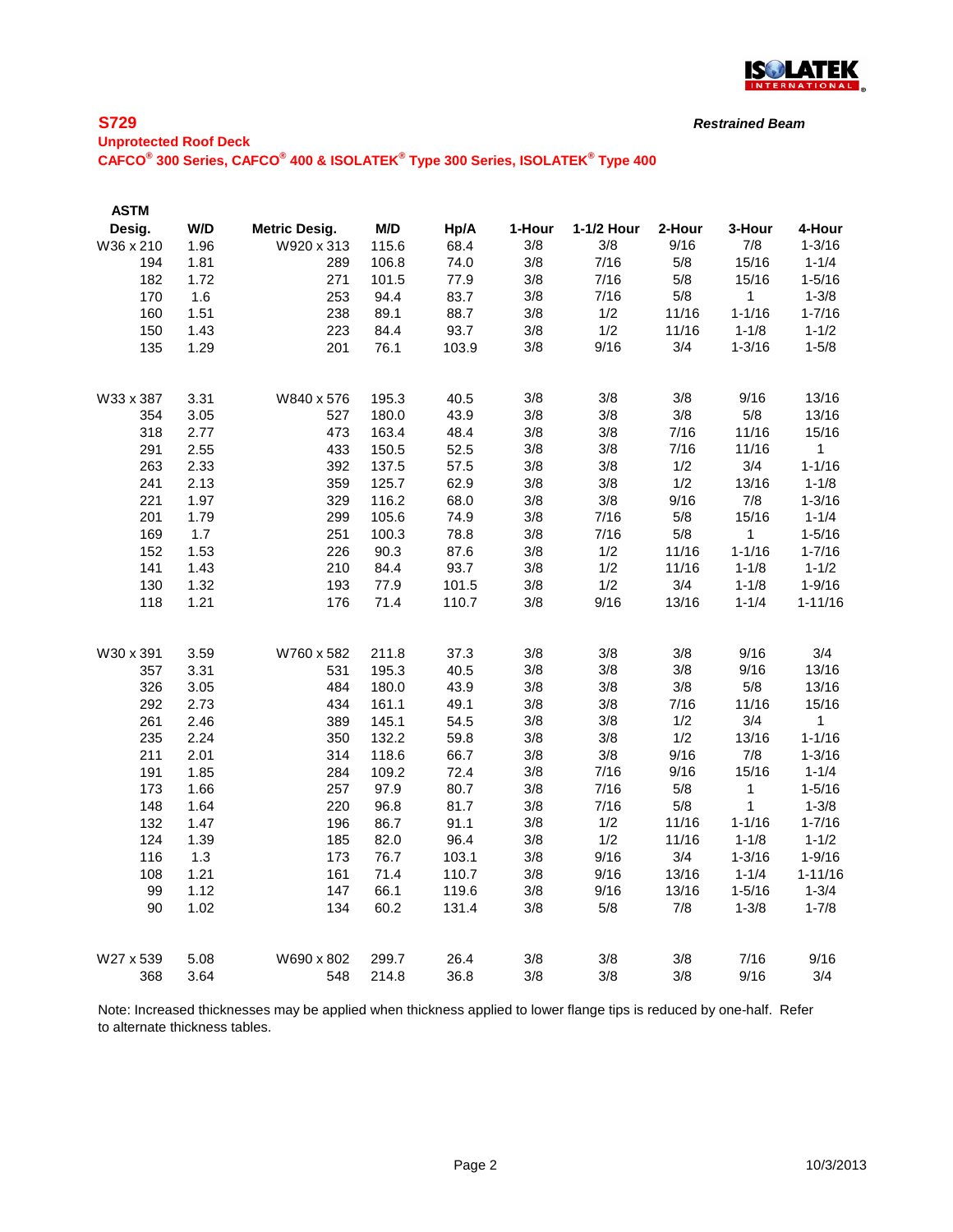

*Restrained Beam*

# **Unprotected Roof Deck CAFCO® 300 Series, CAFCO® 400 & ISOLATEK® Type 300 Series, ISOLATEK® Type 400**

| <b>ASTM</b> |      |                      |       |       |        |            |        |              |              |
|-------------|------|----------------------|-------|-------|--------|------------|--------|--------------|--------------|
| Desig.      | W/D  | <b>Metric Desig.</b> | M/D   | Hp/A  | 1-Hour | 1-1/2 Hour | 2-Hour | 3-Hour       | 4-Hour       |
| W27 x 336   | 3.36 | W690 x 500           | 198.2 | 39.9  | 3/8    | 3/8        | 3/8    | 9/16         | 3/4          |
| 307         | 3.11 | 457                  | 183.5 | 43.1  | 3/8    | 3/8        | 3/8    | 5/8          | 13/16        |
| 281         | 2.86 | 418                  | 168.7 | 46.8  | 3/8    | 3/8        | 7/16   | 5/8          | 7/8          |
| 258         | 2.64 | 384                  | 155.8 | 50.8  | 3/8    | 3/8        | 7/16   | 11/16        | 15/16        |
| 235         | 2.43 | 350                  | 143.4 | 55.1  | 3/8    | 3/8        | 1/2    | 3/4          | $\mathbf{1}$ |
| 217         | 2.26 | 323                  | 133.3 | 59.3  | 3/8    | 3/8        | 1/2    | 13/16        | $1 - 1/16$   |
| 194         | 2.03 | 289                  | 119.8 | 66.0  | 3/8    | 3/8        | 9/16   | 7/8          | $1 - 3/16$   |
| 178         | 1.87 | 265                  | 110.3 | 71.6  | 3/8    | 7/16       | 9/16   | 7/8          | $1 - 1/4$    |
| 161         | 1.7  | 240                  | 100.3 | 78.8  | 3/8    | 7/16       | 5/8    | $\mathbf{1}$ | $1 - 5/16$   |
| 146         | 1.55 | 217                  | 91.5  | 86.4  | 3/8    | 1/2        | 11/16  | $1 - 1/16$   | $1 - 7/16$   |
| 129         | 1.56 | 192                  | 92.0  | 85.9  | 3/8    | 1/2        | 11/16  | 1            | $1 - 3/8$    |
| 114         | 1.39 | 170                  | 82.0  | 96.4  | 3/8    | 1/2        | 11/16  | $1 - 1/8$    | $1 - 1/2$    |
| 102         | 1.24 | 152                  | 73.2  | 108.1 | 3/8    | 9/16       | 3/4    | $1 - 3/16$   | $1 - 5/8$    |
| 94          | 1.15 | 140                  | 67.9  | 116.5 | 3/8    | 9/16       | 13/16  | $1 - 1/4$    | $1 - 3/4$    |
| 84          | 1.03 | 125                  | 60.8  | 130.1 | 3/8    | 5/8        | 7/8    | $1 - 3/8$    | $1 - 7/8$    |
| W24 x 370   | 3.98 | W610 x 551           | 234.8 | 33.7  | 3/8    | 3/8        | 3/8    | 1/2          | 11/16        |
| 335         | 3.66 | 498                  | 215.9 | 36.6  | 3/8    | 3/8        | 3/8    | 9/16         | 3/4          |
| 306         | 3.37 | 455                  | 198.8 | 39.8  | 3/8    | 3/8        | 3/8    | 9/16         | 3/4          |
| 279         | 3.11 | 415                  | 183.5 | 43.1  | 3/8    | 3/8        | 3/8    | 5/8          | 13/16        |
| 250         | 2.81 | 372                  | 165.8 | 47.7  | 3/8    | 3/8        | 7/16   | 11/16        | 7/8          |
| 229         | 2.6  | 341                  | 153.4 | 51.5  | 3/8    | 3/8        | 7/16   | 11/16        | 15/16        |
| 207         | 2.36 | 307                  | 139.2 | 56.8  | 3/8    | 3/8        | 1/2    | 3/4          | 1            |
| 192         | 2.2  | 285                  | 129.8 | 60.9  | 3/8    | 3/8        | 1/2    | 13/16        | $1 - 1/16$   |
| 176         | 2.03 | 262                  | 119.8 | 66.0  | 3/8    | 3/8        | 9/16   | 7/8          | $1 - 3/16$   |
| 162         | 1.88 | 241                  | 110.9 | 71.3  | 3/8    | 7/16       | 9/16   | 7/8          | $1 - 1/4$    |
| 146         | 1.7  | 217                  | 100.3 | 78.8  | 3/8    | 7/16       | 5/8    | 1            | $1 - 5/16$   |
| 131         | 1.54 | 195                  | 90.9  | 87.0  | 3/8    | 1/2        | 11/16  | $1 - 1/16$   | $1 - 7/16$   |
| 117         | 1.38 | 174                  | 81.4  | 97.1  | 3/8    | 1/2        | 11/16  | $1 - 1/8$    | $1 - 1/2$    |
| 104         | 1.24 | 155                  | 73.2  | 108.1 | 3/8    | 9/16       | 3/4    | $1 - 3/16$   | $1 - 5/8$    |
| 103         | 1.4  | 153                  | 82.6  | 95.7  | 3/8    | 1/2        | 11/16  | $1 - 1/8$    | $1 - 1/2$    |
| 94          | 1.28 | 140                  | 75.5  | 104.7 | 3/8    | 9/16       | 3/4    | $1 - 3/16$   | $1 - 5/8$    |
| 84          | 1.15 | 125                  | 67.9  | 116.5 | 3/8    | 9/16       | 13/16  | $1 - 1/4$    | $1 - 3/4$    |
| 76          | 1.05 | 113                  | 62.0  | 127.6 | 3/8    | 5/8        | 7/8    | $1 - 5/16$   | $1 - 13/16$  |
| 68          | 0.94 | 101                  | 55.5  | 142.5 | 3/8    | 5/8        | 15/16  | $1 - 7/16$   | $1 - 15/16$  |
| 62          | 0.93 | 92                   | 54.9  | 144.1 | 3/8    | 11/16      | 15/16  | $1 - 7/16$   | $1 - 15/16$  |
| 55          | 0.82 | 82                   | 48.4  | 163.4 | 7/16   | 11/16      | 1      | $1 - 9/16$   | $2 - 1/8$    |
| W21 x 201   | 2.5  | W530 x 300           | 147.5 | 53.6  | 3/8    | 3/8        | 1/2    | 3/4          | 1            |
| 182         | 2.28 | 272                  | 134.5 | 58.8  | 3/8    | 3/8        | 1/2    | 3/4          | $1 - 1/16$   |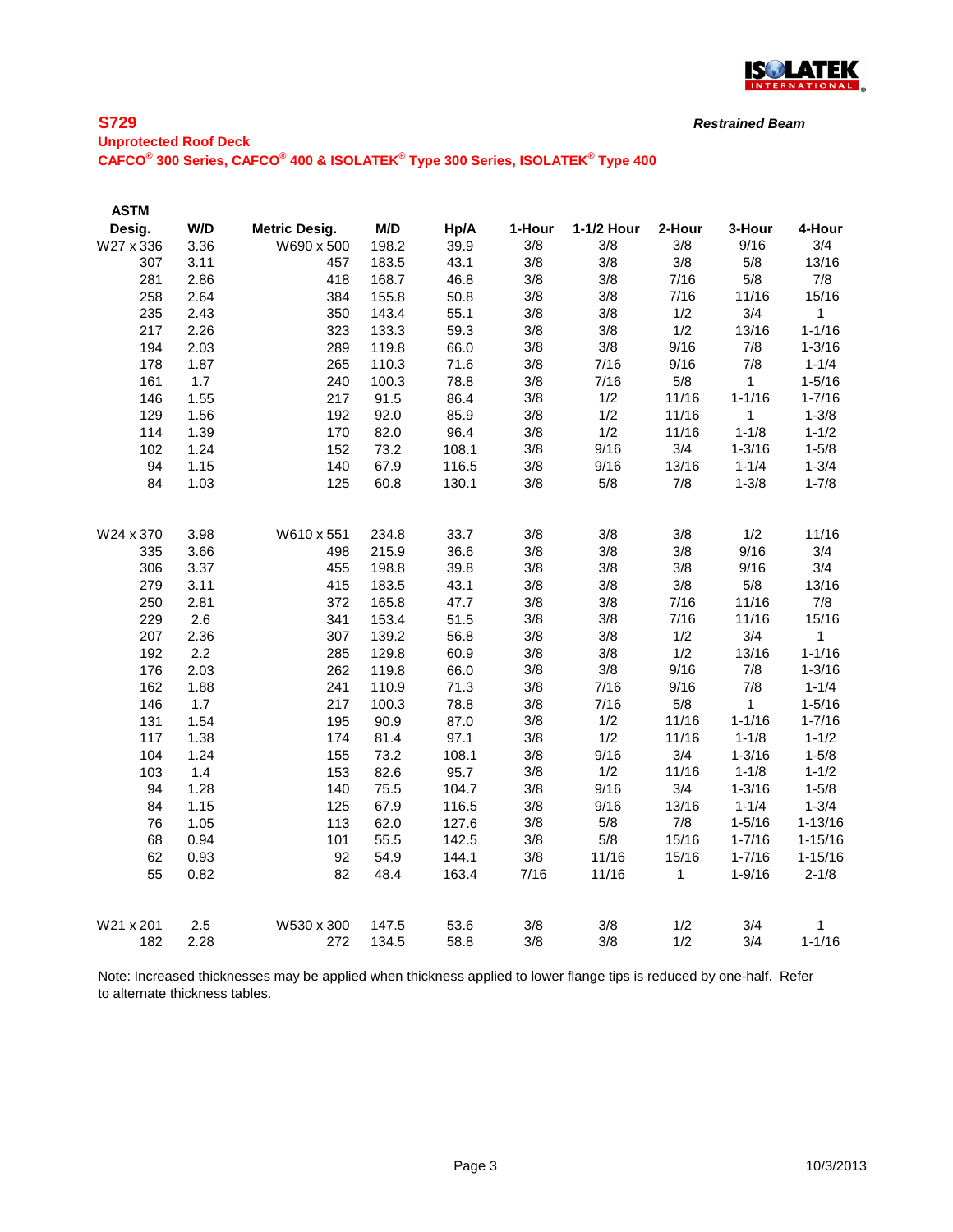

*Restrained Beam*

# **Unprotected Roof Deck CAFCO® 300 Series, CAFCO® 400 & ISOLATEK® Type 300 Series, ISOLATEK® Type 400**

| <b>ASTM</b> |      |                      |       |       |        |            |              |             |                |
|-------------|------|----------------------|-------|-------|--------|------------|--------------|-------------|----------------|
| Desig.      | W/D  | <b>Metric Desig.</b> | M/D   | Hp/A  | 1-Hour | 1-1/2 Hour | 2-Hour       | 3-Hour      | 4-Hour         |
| W21 x 166   | 2.09 | W530 x 248           | 123.3 | 64.1  | 3/8    | 3/8        | 9/16         | 13/16       | $1 - 1/8$      |
| 147         | 1.87 | 219                  | 110.3 | 71.6  | 3/8    | 7/16       | 9/16         | 7/8         | $1 - 1/4$      |
| 132         | 1.68 | 196                  | 99.1  | 79.8  | 3/8    | 7/16       | 5/8          | $\mathbf 1$ | $1 - 5/16$     |
| 122         | 1.57 | 182                  | 92.6  | 85.3  | 3/8    | 1/2        | 11/16        | 1           | $1 - 3/8$      |
| 111         | 1.43 | 165                  | 84.4  | 93.7  | 3/8    | 1/2        | 11/16        | $1 - 1/8$   | $1 - 1/2$      |
| 101         | 1.3  | 150                  | 76.7  | 103.1 | 3/8    | 9/16       | 3/4          | $1 - 3/16$  | $1 - 9/16$     |
| 93          | 1.4  | 138                  | 82.6  | 95.7  | 3/8    | 1/2        | 11/16        | $1 - 1/8$   | $1 - 1/2$      |
| 83          | 1.26 | 123                  | 74.3  | 106.3 | 3/8    | 9/16       | 3/4          | $1 - 3/16$  | $1 - 5/8$      |
| 73          | 1.11 | 109                  | 65.5  | 120.7 | 3/8    | 9/16       | 13/16        | $1 - 5/16$  | $1 - 3/4$      |
| 68          | 1.04 | 101                  | 61.4  | 128.8 | 3/8    | 5/8        | 7/8          | $1 - 3/8$   | $1 - 13/16$    |
| 62          | 0.95 | 92                   | 56.1  | 141.0 | 3/8    | 5/8        | 15/16        | $1 - 7/16$  | $1 - 15/16$    |
| 57          | 0.95 | 85                   | 56.1  | 141.0 | 3/8    | 5/8        | 15/16        | $1 - 7/16$  | $1 - 15/16$    |
| 55          | 0.85 | 82                   | 50.2  | 157.6 | 7/16   | 11/16      | 1            | $1 - 1/2$   | $2 - 1/16$     |
| 50          | 0.83 | 74                   | 49.0  | 161.4 | 7/16   | 11/16      | 1            | $1 - 9/16$  | $2 - 1/8$      |
| 48          | 0.75 | 72                   | 44.3  | 178.6 | 7/16   | 3/4        | $1 - 1/16$   | $1 - 5/8$   | $2 - 1/4$      |
| 44          | 0.74 | 66                   | 43.7  | 181.1 | 7/16   | 3/4        | $1 - 1/16$   | $1 - 5/8$   | $2 - 1/4$      |
| W18 x 175   | 2.46 | W460 x 260           | 145.1 | 54.5  | 3/8    | 3/8        | 1/2          | 3/4         | 1              |
| 158         | 2.24 | 235                  | 132.2 | 59.8  | 3/8    | 3/8        | 1/2          | 13/16       | $1 - 1/16$     |
| 143         | 2.05 | 213                  | 121.0 | 65.4  | 3/8    | 3/8        | 9/16         | 7/8         | $1 - 1/8$      |
| 130         | 1.88 | 193                  | 110.9 | 71.3  | 3/8    | 7/16       | 9/16         | 7/8         | $1 - 1/4$      |
| 119         | 1.72 | 177                  | 101.5 | 77.9  | 3/8    | 7/16       | $5/8$        | 15/16       | $1 - 5/16$     |
| 106         | 1.55 | 158                  | 91.5  | 86.4  | 3/8    | 1/2        | 11/16        | $1 - 1/16$  | $1 - 7/16$     |
| 97          | 1.42 | 144                  | 83.8  | 94.4  | 3/8    | 1/2        | 11/16        | $1 - 1/8$   | $1 - 1/2$      |
| 86          | 1.27 | 128                  | 74.9  | 105.5 | 3/8    | 9/16       | 3/4          | $1 - 3/16$  | $1 - 5/8$      |
| 76          | 1.13 | 113                  | 66.7  | 118.6 | 3/8    | 9/16       | 13/16        | $1 - 1/4$   | $1 - 3/4$      |
| 71          | 1.22 | 106                  | 72.0  | 109.8 | 3/8    | 9/16       | 3/4          | $1 - 3/16$  | $1 - 11/16$    |
| 65          | 1.13 | 97                   | 66.7  | 118.6 | 3/8    | 9/16       | 13/16        | $1 - 1/4$   | $1 - 3/4$      |
| 60          | 1.04 | 89                   | 61.4  | 128.8 | 3/8    | 5/8        | 7/8          | $1 - 3/8$   | $1 - 13/16$    |
| 55          | 0.96 | 82                   | 56.6  | 139.6 | 3/8    | 5/8        | 7/8          | $1 - 7/16$  | $1 - 15/16$    |
| 50          | 0.88 | 74                   | 51.9  | 152.3 | 7/16   | 11/16      | 15/16        | $1 - 1/2$   | $\overline{2}$ |
| 46          | 0.87 | 68                   | 51.3  | 154.0 | 7/16   | 11/16      | 15/16        | $1 - 1/2$   | $2 - 1/16$     |
| 40          | 0.76 | 60                   | 44.8  | 176.3 | 7/16   | 3/4        | $\mathbf{1}$ | $1 - 5/8$   | $2 - 3/16$     |
| 35          | 0.67 | 52                   | 39.5  | 200.0 | 1/2    | 13/16      | $1 - 1/8$    | $1 - 3/4$   | $2 - 3/8$      |
|             |      |                      |       |       |        |            |              |             |                |
| W16 x 100   | 1.59 | W410 x 149           | 93.8  | 84.3  | 3/8    | 1/2        | 5/8          | $\mathbf 1$ | $1 - 3/8$      |
| 89          | 1.43 | 132                  | 84.4  | 93.7  | 3/8    | 1/2        | 11/16        | $1 - 1/8$   | $1 - 1/2$      |
| $77$        | 1.25 | 114                  | 73.8  | 107.2 | 3/8    | 9/16       | 3/4          | $1 - 3/16$  | $1 - 5/8$      |
| 67          | 1.09 | 100                  | 64.3  | 122.9 | 3/8    | 5/8        | 13/16        | $1 - 5/16$  | $1 - 13/16$    |
| 57          | 1.09 | 85                   | 64.3  | 122.9 | 3/8    | 5/8        | 13/16        | $1 - 5/16$  | $1 - 13/16$    |
| 50          | 0.96 | 74                   | 56.6  | 139.6 | 3/8    | 5/8        | 7/8          | $1 - 7/16$  | $1 - 15/16$    |
| 45          | 0.87 | 67                   | 51.3  | 154.0 | 7/16   | 11/16      | 15/16        | $1 - 1/2$   | $2 - 1/16$     |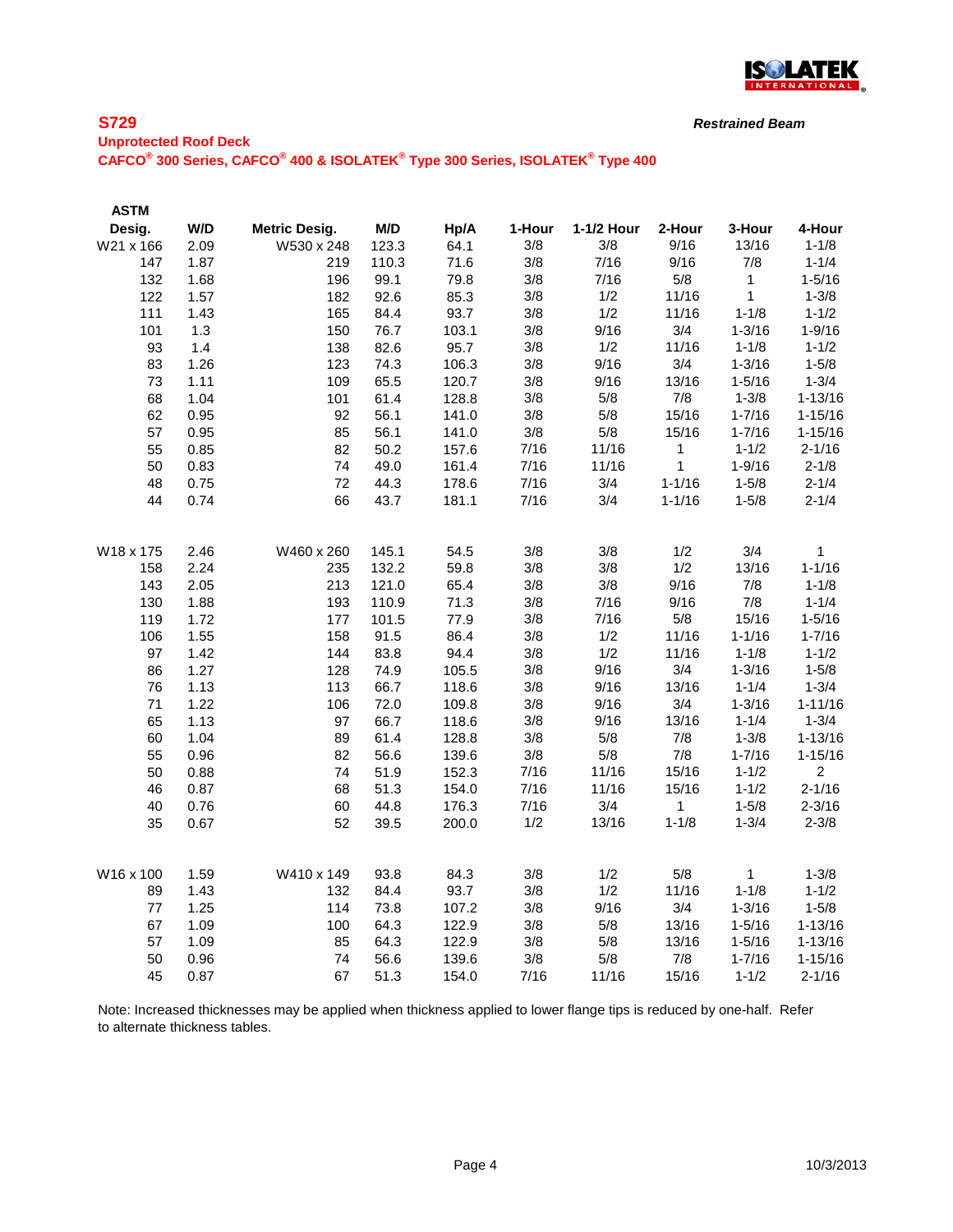

*Restrained Beam*

**Unprotected Roof Deck CAFCO® 300 Series, CAFCO® 400 & ISOLATEK® Type 300 Series, ISOLATEK® Type 400**

| <b>ASTM</b> |      |                      |       |       |        |            |              |             |             |
|-------------|------|----------------------|-------|-------|--------|------------|--------------|-------------|-------------|
| Desig.      | W/D  | <b>Metric Desig.</b> | M/D   | Hp/A  | 1-Hour | 1-1/2 Hour | 2-Hour       | 3-Hour      | 4-Hour      |
| W16 x 40    | 0.78 | W410 x 60            | 46.0  | 171.8 | 7/16   | 3/4        | 1            | $1 - 5/8$   | $2 - 3/16$  |
| 36          | 0.7  | 53                   | 41.3  | 191.4 | 7/16   | 3/4        | $1 - 1/16$   | $1 - 11/16$ | $2 - 5/16$  |
| 31          | 0.66 | 46                   | 38.9  | 203.0 | 1/2    | 13/16      | $1 - 1/8$    | $1 - 3/4$   | $2 - 3/8$   |
| 26          | 0.55 | 39                   | 32.5  | 243.6 | 1/2    | 7/8        | $1 - 3/16$   | $1 - 15/16$ | $2 - 5/8$   |
| W14 x 808   | 8.75 | W360 x 1202          | 516.3 | 15.3  | 3/8    | 3/8        | 3/8          | 3/8         | 3/8         |
| 730         | 8.08 | 1086                 | 476.7 | 16.6  | 3/8    | 3/8        | 3/8          | 3/8         | 3/8         |
| 665         | 7.49 | 990                  | 441.9 | 17.9  | 3/8    | 3/8        | 3/8          | 3/8         | 3/8         |
| 605         | 6.96 | 900                  | 410.6 | 19.3  | 3/8    | 3/8        | 3/8          | 3/8         | 7/16        |
| 550         | 6.43 | 818                  | 379.4 | 20.8  | 3/8    | 3/8        | 3/8          | 3/8         | 7/16        |
| 500         | 5.95 | 744                  | 351.1 | 22.5  | 3/8    | 3/8        | 3/8          | 3/8         | 1/2         |
| 455         | 5.53 | 677                  | 326.3 | 24.2  | 3/8    | 3/8        | 3/8          | 3/8         | 1/2         |
| 426         | 5.21 | 634                  | 307.4 | 25.7  | 3/8    | 3/8        | 3/8          | 3/8         | 9/16        |
| 398         | 4.93 | 592                  | 290.9 | 27.2  | 3/8    | 3/8        | 3/8          | 7/16        | 9/16        |
| 370         | 4.63 | 551                  | 273.2 | 28.9  | 3/8    | 3/8        | 3/8          | 7/16        | 5/8         |
| 342         | 4.32 | 509                  | 254.9 | 31.0  | 3/8    | 3/8        | 3/8          | 1/2         | 5/8         |
| 311         | 3.98 | 463                  | 234.8 | 33.7  | 3/8    | 3/8        | 3/8          | 1/2         | 11/16       |
| 283         | 3.66 | 421                  | 215.9 | 36.6  | 3/8    | 3/8        | 3/8          | 9/16        | 3/4         |
| 257         | 3.36 | 382                  | 198.2 | 39.9  | 3/8    | 3/8        | 3/8          | 9/16        | 3/4         |
| 233         | 3.08 | 347                  | 181.7 | 43.5  | 3/8    | 3/8        | 3/8          | 5/8         | 13/16       |
| 211         | 2.81 | 314                  | 165.8 | 47.7  | 3/8    | 3/8        | 7/16         | 11/16       | 7/8         |
| 193         | 2.6  | 287                  | 153.4 | 51.5  | 3/8    | 3/8        | 7/16         | 11/16       | 15/16       |
| 176         | 2.38 | 262                  | 140.4 | 56.3  | 3/8    | 3/8        | 1/2          | 3/4         | $\mathbf 1$ |
| 159         | 2.16 | 237                  | 127.4 | 62.0  | 3/8    | 3/8        | 1/2          | 13/16       | $1 - 1/8$   |
| 145         | 1.99 | 216                  | 117.4 | 67.3  | 3/8    | 3/8        | 9/16         | 7/8         | $1 - 3/16$  |
| 132         | 1.89 | 196                  | 111.5 | 70.9  | 3/8    | 7/16       | 9/16         | 7/8         | $1 - 1/4$   |
| 120         | 1.71 | 179                  | 100.9 | 78.4  | 3/8    | 7/16       | 5/8          | 15/16       | $1 - 5/16$  |
| 109         | 1.57 | 162                  | 92.6  | 85.3  | 3/8    | 1/2        | 11/16        | 1           | $1 - 3/8$   |
| 99          | 1.43 | 147                  | 84.4  | 93.7  | 3/8    | 1/2        | 11/16        | $1 - 1/8$   | $1 - 1/2$   |
| 90          | 1.31 | 134                  | 77.3  | 102.3 | 3/8    | 9/16       | 3/4          | $1 - 3/16$  | $1 - 9/16$  |
| 82          | 1.45 | 122                  | 85.6  | 92.4  | 3/8    | 1/2        | 11/16        | $1 - 1/16$  | $1 - 1/2$   |
| 74          | 1.32 | 110                  | 77.9  | 101.5 | 3/8    | 1/2        | 3/4          | $1 - 1/8$   | $1 - 9/16$  |
| 68          | 1.22 | 101                  | 72.0  | 109.8 | 3/8    | 9/16       | 3/4          | $1 - 3/16$  | $1 - 11/16$ |
| 61          | 1.1  | 91                   | 64.9  | 121.8 | 3/8    | 5/8        | 13/16        | $1 - 5/16$  | $1 - 3/4$   |
| 53          | 1.06 | 79                   | 62.5  | 126.4 | 3/8    | 5/8        | 7/8          | $1 - 5/16$  | $1 - 13/16$ |
| 48          | 0.97 | 72                   | 57.2  | 138.1 | 3/8    | 5/8        | 7/8          | $1 - 7/16$  | $1 - 15/16$ |
| 43          | 0.87 | 64                   | 51.3  | 154.0 | 7/16   | 11/16      | 15/16        | $1 - 1/2$   | $2 - 1/16$  |
| 38          | 0.8  | 57                   | 47.2  | 167.5 | 7/16   | 11/16      | $\mathbf{1}$ | $1 - 9/16$  | $2 - 1/8$   |
| 34          | 0.72 | 51                   | 42.5  | 186.1 | 7/16   | 3/4        | $1 - 1/16$   | $1 - 11/16$ | $2 - 1/4$   |
| 30          | 0.64 | 45                   | 37.8  | 209.3 | 1/2    | 13/16      | $1 - 1/8$    | $1 - 3/4$   | $2 - 7/16$  |
| 26          | 0.62 | 39                   | 36.6  | 216.1 | 1/2    | 13/16      | $1 - 1/8$    | $1 - 13/16$ | $2 - 7/16$  |
| 22          | 0.53 | 33                   | 31.3  | 252.8 | 1/2    | 7/8        | $1 - 1/4$    | $1 - 15/16$ | $2 - 5/8$   |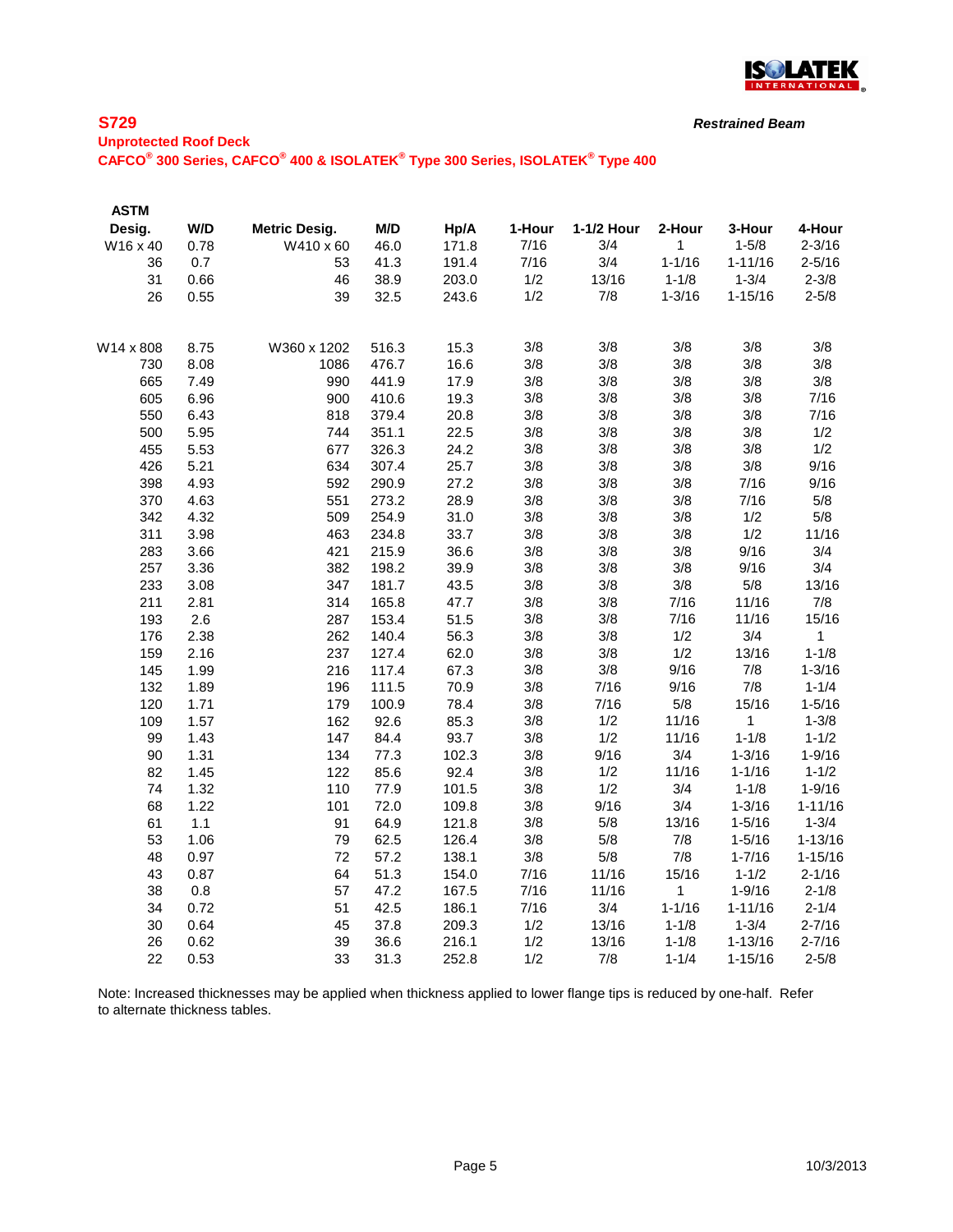

*Restrained Beam*

### **Unprotected Roof Deck CAFCO® 300 Series, CAFCO® 400 & ISOLATEK® Type 300 Series, ISOLATEK® Type 400**

| <b>ASTM</b> |                |                      |       |       |        |            |            |             |                |
|-------------|----------------|----------------------|-------|-------|--------|------------|------------|-------------|----------------|
| Desig.      | W/D            | <b>Metric Desig.</b> | M/D   | Hp/A  | 1-Hour | 1-1/2 Hour | 2-Hour     | 3-Hour      | 4-Hour         |
| W12 x 336   | 4.85           | W310 x 500           | 286.2 | 27.6  | 3/8    | 3/8        | 3/8        | 7/16        | 9/16           |
| 305         | 4.49           | 454                  | 264.9 | 29.8  | 3/8    | 3/8        | 3/8        | 7/16        | 5/8            |
| 279         | 4.19           | 415                  | 247.2 | 32.0  | 3/8    | 3/8        | 3/8        | 1/2         | 5/8            |
| 252         | 3.84           | 375                  | 226.6 | 34.9  | 3/8    | 3/8        | 3/8        | 1/2         | 11/16          |
| 230         | 3.55           | 342                  | 209.5 | 37.7  | 3/8    | 3/8        | 3/8        | 9/16        | 3/4            |
| 210         | 3.27           | 313                  | 192.9 | 41.0  | 3/8    | 3/8        | 3/8        | 9/16        | 13/16          |
| 190         | $\mathfrak{S}$ | 283                  | 177.0 | 44.7  | 3/8    | 3/8        | 7/16       | 5/8         | 7/8            |
| 170         | 2.72           | 253                  | 160.5 | 49.3  | 3/8    | 3/8        | 7/16       | 11/16       | 15/16          |
| 152         | 2.45           | 225                  | 144.6 | 54.7  | 3/8    | 3/8        | 1/2        | 3/4         | $\mathbf{1}$   |
| 136         | 2.23           | 202                  | 131.6 | 60.1  | 3/8    | 3/8        | 1/2        | 13/16       | $1 - 1/16$     |
| 120         | 1.99           | 179                  | 117.4 | 67.3  | 3/8    | 3/8        | 9/16       | 7/8         | $1 - 3/16$     |
| 106         | 1.77           | 158                  | 104.4 | 75.7  | 3/8    | 7/16       | 5/8        | 15/16       | $1 - 1/4$      |
| 96          | 1.61           | 143                  | 95.0  | 83.2  | 3/8    | 7/16       | 5/8        | 1           | $1 - 3/8$      |
| 87          | 1.47           | 129                  | 86.7  | 91.1  | 3/8    | 1/2        | 11/16      | $1 - 1/16$  | $1 - 7/16$     |
| 79          | 1.34           | 117                  | 79.1  | 100.0 | 3/8    | 1/2        | 3/4        | $1 - 1/8$   | $1 - 9/16$     |
| 72          | 1.23           | 107                  | 72.6  | 108.9 | 3/8    | 9/16       | 3/4        | $1 - 3/16$  | $1 - 5/8$      |
| 65          | 1.11           | 97                   | 65.5  | 120.7 | 3/8    | 9/16       | 13/16      | $1 - 5/16$  | $1 - 3/4$      |
| 58          | 1.1            | 86                   | 64.9  | 121.8 | 3/8    | 5/8        | 13/16      | $1 - 5/16$  | $1 - 3/4$      |
| 53          | 1.02           | 79                   | 60.2  | 131.4 | 3/8    | 5/8        | 7/8        | $1 - 3/8$   | $1 - 7/8$      |
| 50          | 1.06           | 74                   | 62.5  | 126.4 | 3/8    | 5/8        | 7/8        | $1 - 5/16$  | $1 - 13/16$    |
| 45          | 0.97           | 67                   | 57.2  | 138.1 | 3/8    | $5/8$      | 7/8        | $1 - 7/16$  | $1 - 15/16$    |
| 40          | 0.86           | 60                   | 50.7  | 155.8 | 7/16   | 11/16      | 15/16      | $1 - 1/2$   | $2 - 1/16$     |
| 35          | 0.81           | 52                   | 47.8  | 165.4 | 7/16   | 11/16      | 1          | $1 - 9/16$  | $2 - 1/8$      |
| 30          | 0.69           | 45                   | 40.7  | 194.2 | 7/16   | 3/4        | $1 - 1/16$ | $1 - 11/16$ | $2 - 5/16$     |
| 26          | 0.61           | 39                   | 36.0  | 219.6 | 1/2    | 13/16      | $1 - 1/8$  | $1 - 13/16$ | $2 - 1/2$      |
| 22          | 0.62           | 33                   | 36.6  | 216.1 | 1/2    | 13/16      | $1 - 1/8$  | $1 - 13/16$ | $2 - 7/16$     |
| 19          | 0.54           | 28                   | 31.9  | 248.1 | 1/2    | 7/8        | $1 - 1/4$  | $1 - 15/16$ | $2 - 5/8$      |
| 16          | 0.45           | 24                   | 26.6  | 297.7 | 9/16   | 15/16      | $1 - 5/16$ | $2 - 1/16$  | $2 - 7/8$      |
| 14          | 0.4            | 21                   | 23.6  | 335.0 | 9/16   | 1          | $1 - 3/8$  | $2 - 3/16$  | $\sqrt{3}$     |
| W10 x 112   | 2.17           | W250 x 167           | 128.0 | 61.7  | 3/8    | 3/8        | 1/2        | 13/16       | $1 - 1/8$      |
| 100         | 1.97           | 149                  | 116.2 | 68.0  | 3/8    | 3/8        | 9/16       | 7/8         | $1 - 3/16$     |
| 88          | 1.74           | 131                  | 102.7 | 77.0  | 3/8    | 7/16       | 5/8        | 15/16       | $1 - 5/16$     |
| 77          | 1.54           | 115                  | 90.9  | 87.0  | 3/8    | 1/2        | 11/16      | $1 - 1/16$  | $1 - 7/16$     |
| 68          | 1.38           | 101                  | 81.4  | 97.1  | 3/8    | 1/2        | 11/16      | $1 - 1/8$   | $1 - 1/2$      |
| 60          | 1.22           | 89                   | 72.0  | 109.8 | 3/8    | 9/16       | 3/4        | $1 - 3/16$  | $1 - 11/16$    |
| 54          | 1.11           | 80                   | 65.5  | 120.7 | 3/8    | 9/16       | 13/16      | $1 - 5/16$  | $1 - 3/4$      |
| 49          | 1.01           | 73                   | 59.6  | 132.7 | 3/8    | 5/8        | 7/8        | $1 - 3/8$   | $1 - 7/8$      |
| 45          | 1.06           | 67                   | 62.5  | 126.4 | 3/8    | 5/8        | 7/8        | $1 - 5/16$  | $1 - 13/16$    |
| 39          | 0.92           | 58                   | 54.3  | 145.6 | 3/8    | 11/16      | 15/16      | $1 - 7/16$  | $\overline{2}$ |
| 33          | 0.78           | 49                   | 46.0  | 171.8 | 7/16   | 3/4        | 1          | $1 - 5/8$   | $2 - 3/16$     |
| 30          | 0.8            | 45                   | 47.2  | 167.5 | 7/16   | 11/16      | 1          | $1 - 9/16$  | $2 - 1/8$      |